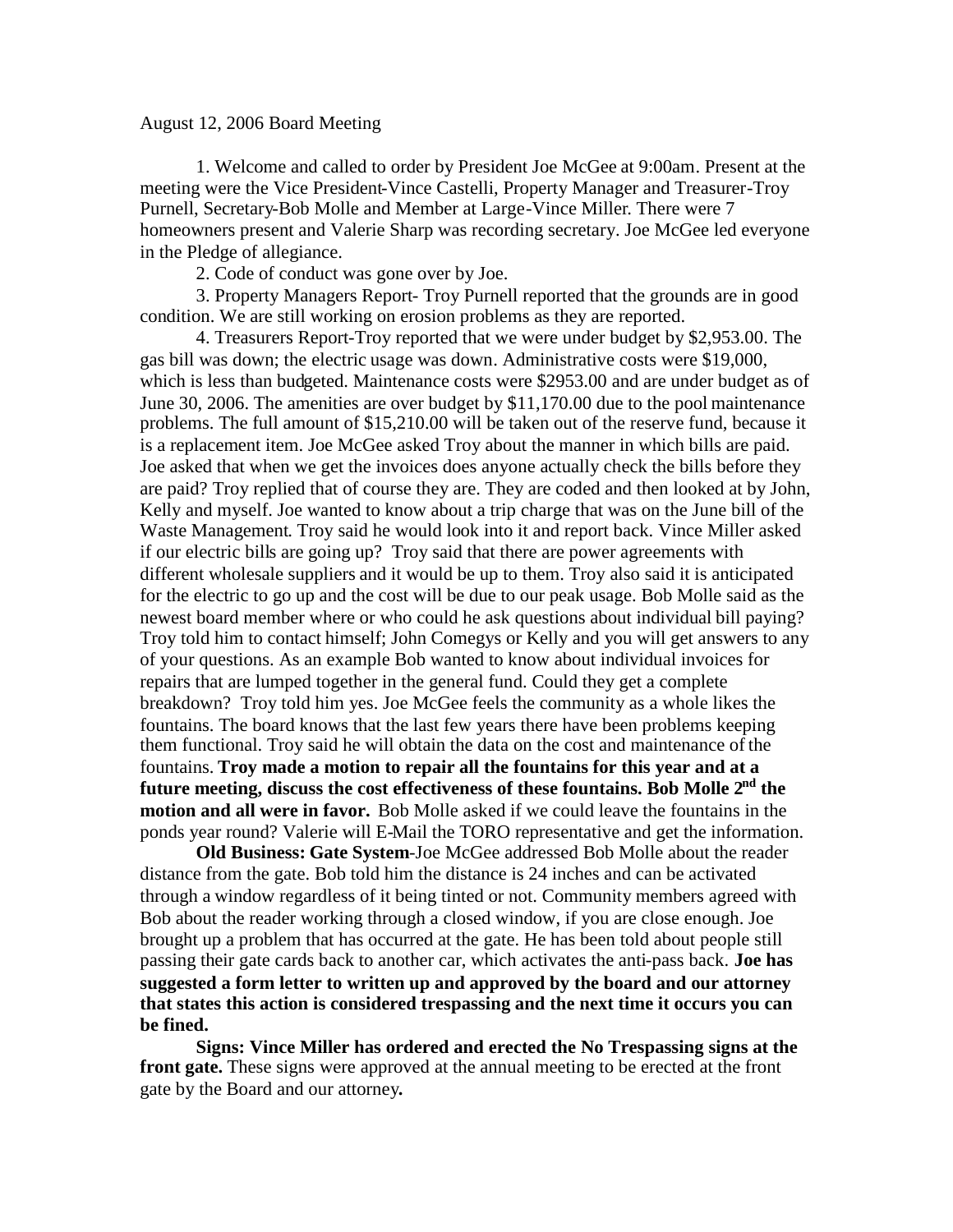**Gas Cards:** Joe stated we want these so we can get gas at a better price than **we** have been getting. **The cards will go to Neil for the grounds crew and Valerie will hold the gas card for the courtesy personnel truck in the office.**

**Recreation Center-** The ceiling has to be fixed after the air conditioning unit drained through the ceiling. The rug will have to be cleaned also.

**Workers Party:**Joe said the party will be September 30, 2006 at the Greene Turtle at 3:00pm.

**Drainage Problems:** Troy will have Frank Hauser repair Lot#396 in the fall. The repair that needs to be done is to seal the drain on the outside of the pipe with concrete.

**Storage Dock Boxes**- Valerie will pick these up and they can be secured with lag bolts on the bottom (Glen Jarvis). They will be placed at the front pond by each floating dock so the life jackets can be stored in them.

**Washer/Dryers:** Valerie is getting estimates for a set of triple loaders. We have had several machines this year break down; they are at least 10 years old. The main problem is overloading the machines.

**Programmable Thermostats**: Have been installed in the Rec. Center and the Clubhouse after a homeowner brought the idea up at the last meeting.

**Soda Machine**: Clubhouse is missing a machine. Valerie spoke to Pepsi Bottling Co. and they told her there weren't enough products being sold, so they removed it. She is going to find out if Coke Co. will put a machine in the Clubhouse.

**Front Gate Access:** There will not be a permanent barrier gate put up at the exit gate because we need access for golf carts and bicycles.

**Camera viewing**: Joe wanted to discuss who is responsible for viewing the camera's after an incident has been reported.Joe was referring to an incident to the frige vandalism that occurred. Joe believes that it would be the responsibility of the courtesy personnel. He would like **a job description** for the courtesy personnel. He would like to add to that **"Other duties as assigned by the Board of Directors".**

**Pedal Boats**: Andy Lapinski and Carl Thompson will replace the ropes that have been cut off the pedal boats with plastic coated cables, so they can be secured to the dock.

**Pools:** Joe said in the fall we need the rust removed from the bottom of the Rec. Center pool. We also need to have the bottoms of both pools to be smoothed because of the rough surface on the bottoms. John Jarvis to be contacted about these items to be done after the season is over. Joe McGee talked about the excellent lifeguards we have had this year. They have done their jobs very well. We haven't had such conscientious lifeguards in a long time. He suggested a bonus for each of them at the end of the season**. They will be here until September 10, 2006. Vince Castelli made a motion to give a bonus of \$150.00 to the clubhouse lifeguard and \$100.00 to the Rec. Center lifeguard for their performance this year. This was 2nd by Vince Miller and All were in favor.**

**Golf Cart Registration: ECC has asked for registering all golf carts next year.** People will fill out a form and you will then get a sticker to put on your golf cart. You will have to register every year. This will be discussed further at the next meeting.

**Fines:** Joe addressed the situation of unlicensed drivers driving golf carts. He said a fine system should be implemented.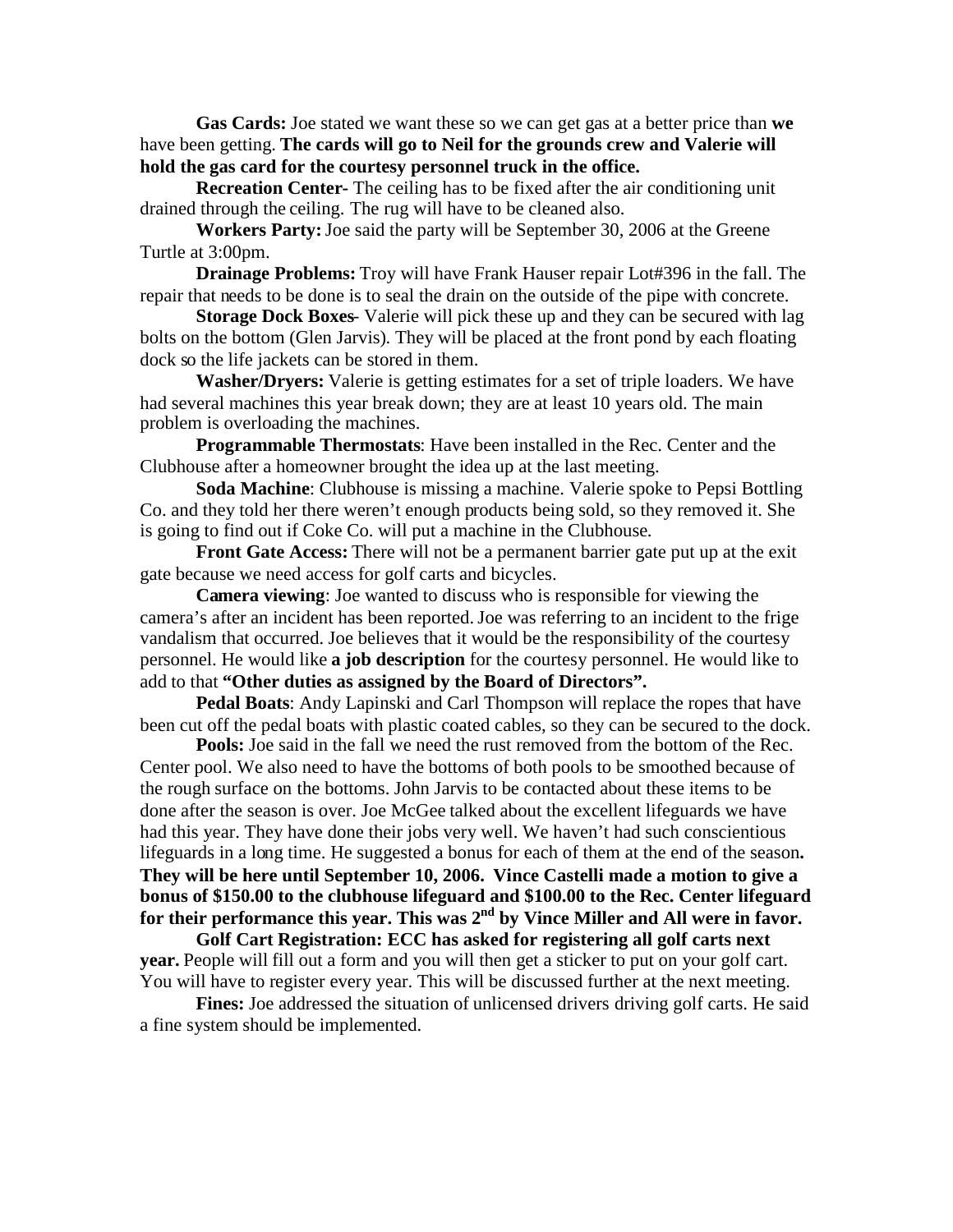## Committee Reports

Only Mike Tebin was there from Budget Committee and was nothing to report. He only commented that the Board should listen to Committees as they had recommended the Programmable thermostats at an earlier meeting. He was glad they were installed.

Joe stated we were still looking for volunteers for the Pool Committee.

No other Committees there to report.

## New Business

- 1. Board voted to purchase 50 total chairs for the Clubhouse and Rec Center Bob Molle motion and  $2<sup>nd</sup>$  by Joe McGee.
- 2. Boat Slips Joe stated he found some additional space for extra slots. Also it was recommended that we publish Rules for the Storage area. Also discussed creating small and large slots and create different pricing.
- 3. Discussed the need for roof over mailbox area as required by Post Office. Board approved a 12' by 31' by 7' high roof at a cost of \$1820.00. Troy made motion and  $2<sup>nd</sup>$  by Vince Miller .
- 4. Board discussed fixing up Clubhouse . Paint inside, new furniture and plants etc. Board recommended getting costs for go ahead.
- 5. Discussed possible deterioration to Assateague Way road shoulders. Blacktop on edges is starting to break. Board recommended getting pricing on gravel to correct problems.
- 6. Board discussed lowering speed limit or adding extra speed bumps in the Rec Center Pool Area. Motion was made by Vince C. to add two speed bumps with a second by Vince M.
- 7. Joe requested Troy to set up meeting with Courtesy Personnel to review their responsibilities and duties.
- 8. Bob Molle requested Troy ask State and or County Sheriff to increase presence in Community during both day and night hours.

Open Discussions:

Lot #190 (Gallagher) – Wanted to remind Homeowners that there are snakes on property and to beware when working around property. ASK TO BE MENTIONED IN NEWSLETTER.

Lot # 12 – Stated he pulled in bench that was thrown from pier. He also asked about rule regarding permanent gazebo in enclosed patio area. He was told It could not be permanent.

Lot #408 ( Andy L.) Requested blinds be replaced ton Clubhouse.

Lot #447 (Joe M.) Ask that the language be checked on the new Trespassing sign. Ask why Courtesy truck is parked in one of out lanes at gate (Handicapped staff on duty). Can Clubhouse be used after hours? ( Joe stated if permission, yes.).